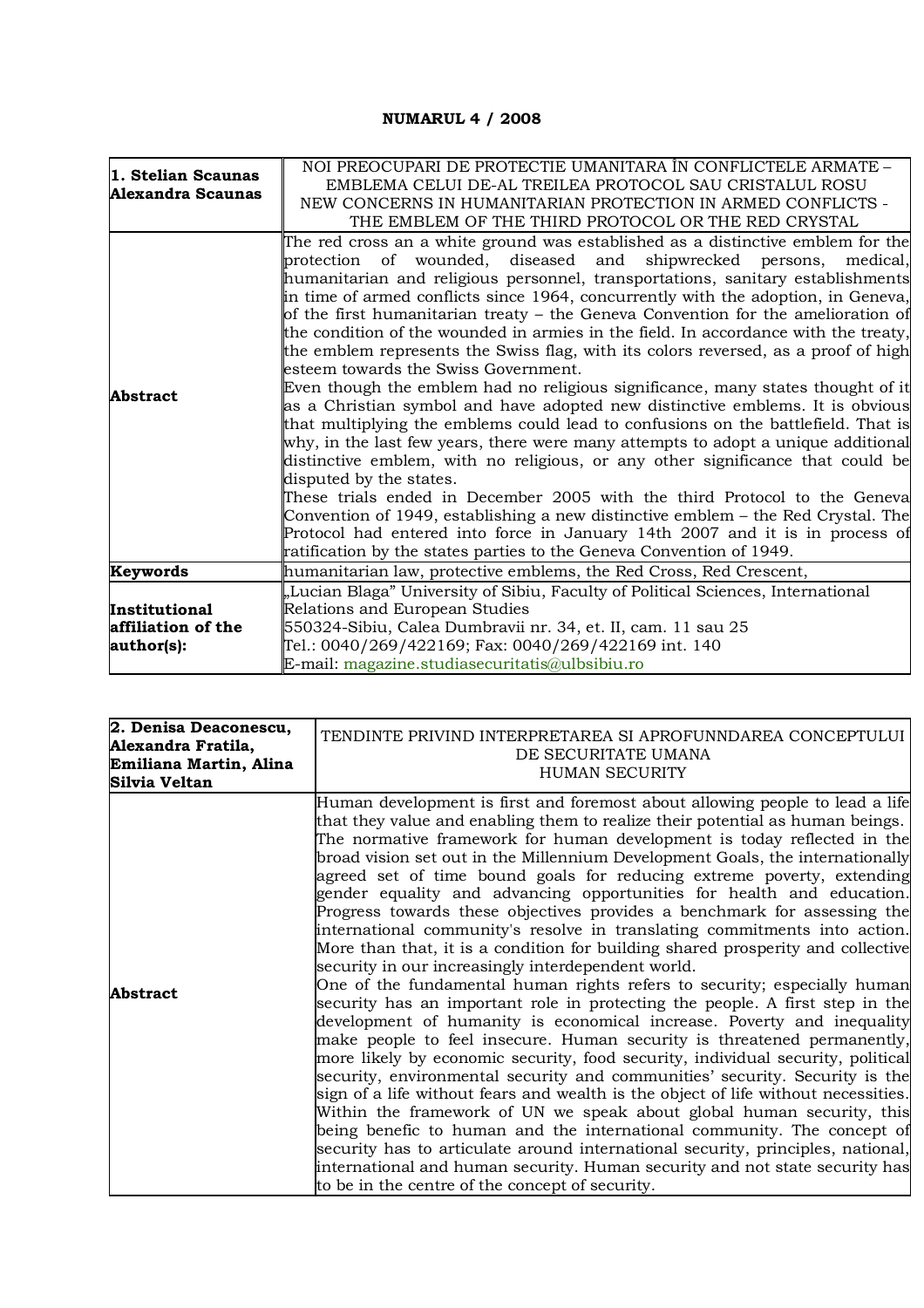| Keywords                                           | Development, security, peace, human rights, democratization                                                                                                                                                                                                                                  |
|----------------------------------------------------|----------------------------------------------------------------------------------------------------------------------------------------------------------------------------------------------------------------------------------------------------------------------------------------------|
| Institutional affiliation<br>of the author( $s$ ): | "Lucian Blaga" University of Sibiu, Faculty of Political Sciences, International<br>Relations and European Studies<br>550324-Sibiu, Calea Dumbravii nr. 34, et. II, cam. 11 sau 25<br>Tel.: 0040/269/422169; Fax: 0040/269/422169 int. 140<br>E-mail: magazine.studiasecuritatis@ulbsibiu.ro |

| 3. Anca            | TEROAREA AMERICANA - GUANTANAMO BAY                                              |
|--------------------|----------------------------------------------------------------------------------|
| Lomota             | AMERICAN TERROR - GUANTANAMO BAY                                                 |
|                    | Camp Delta, also known as Guantanamo Bay was established as a temporary          |
| <b>Abstract</b>    | prison but became permanent. Prisoners are tortured and torturing experiments    |
|                    | were made, so that human rights laws and international treaties were broken.     |
| <b>Keywords</b>    | Guantanamo Bay, Camp Delta, braking human rights, torture, torture method        |
|                    | "Lucian Blaga" University of Sibiu, Faculty of Political Sciences, International |
| Institutional      | Relations and European Studies                                                   |
| affiliation of the | 550324-Sibiu, Calea Dumbravii nr. 34, et. II, cam. 11 sau 25                     |
| author(s):         | Tel.: 0040/269/422169; Fax: 0040/269/422169 int. 140                             |
|                    | E-mail: magazine.studiasecuritatis@ulbsibiu.ro                                   |

| 4. Boris           | SISTEMUL INTERNATIONAL DE SECURITATE ÎN IMPAS?                                       |
|--------------------|--------------------------------------------------------------------------------------|
|                    |                                                                                      |
| Popescu            | IS THE INTERNATIONAL SECURITY SYSTEM IN A DEADLOCK?                                  |
|                    | After the Cold War the international security system confronted some moments         |
| <b>Abstract</b>    | of crises because of the wars in different countries on almost all continents of     |
|                    | the world. The international security is very difficult to establish, because of the |
|                    | different views of the international actors and the divergent interests.             |
| Keywords           | International security, international relations, security organizations;             |
|                    | "Lucian Blaga" University of Sibiu, Faculty of Political Sciences, International     |
| Institutional      | Relations and European Studies                                                       |
| affiliation of the | 550324-Sibiu, Calea Dumbravii nr. 34, et. II, cam. 11 sau 25                         |
| author(s):         | Tel.: 0040/269/422169; Fax: 0040/269/422169 int. 140                                 |
|                    | E-mail: magazine.studiasecuritatis@ulbsibiu.ro                                       |

| 5. Ioana Gentilia<br>Metea                               | SECURITATE SI ORDINE CONTEMPORANA ÎN CONTEXTUL GLOBALIZARII<br>SECURITY AND CONTEMPORARY ARRAY IN THE CONTEXT OF<br><b>GLOBALISATION</b>                                                                                                                                                                                                                                                                                                                                                                                                                                                                                                                        |
|----------------------------------------------------------|-----------------------------------------------------------------------------------------------------------------------------------------------------------------------------------------------------------------------------------------------------------------------------------------------------------------------------------------------------------------------------------------------------------------------------------------------------------------------------------------------------------------------------------------------------------------------------------------------------------------------------------------------------------------|
| <b>Abstract</b>                                          | The phenomenon of globalization has a long history filled with numerous<br>oscillations. It seems to be leading to a certain development of the markets,<br>technologies, ideologies and civilizations that have nothing in common.<br>Globalization is not only the most meaningful transformation and the most<br>debated topic of the contemporary era but also a social theory risen in the same<br>time with the Marxism fallen. The proliferation of weapons, organized<br>criminality, ethnical and religious violence, terrorism and drugs traffic – aspects<br>of the globalization phenomenon, are continuously increasing the risks of our<br>world. |
| Keywords                                                 | Globalization, security studies, global society;                                                                                                                                                                                                                                                                                                                                                                                                                                                                                                                                                                                                                |
| <b>Institutional</b><br>affiliation of the<br>author(s): | "Lucian Blaga" University of Sibiu, Faculty of Political Sciences, International<br>Relations and European Studies<br>550324-Sibiu, Calea Dumbravii nr. 34, et. II, cam. 11 sau 25<br>Tel.: 0040/269/422169; Fax: 0040/269/422169 int. 140<br>$E$ -mail: magazine.studiasecuritatis@ulbsibiu.ro                                                                                                                                                                                                                                                                                                                                                                 |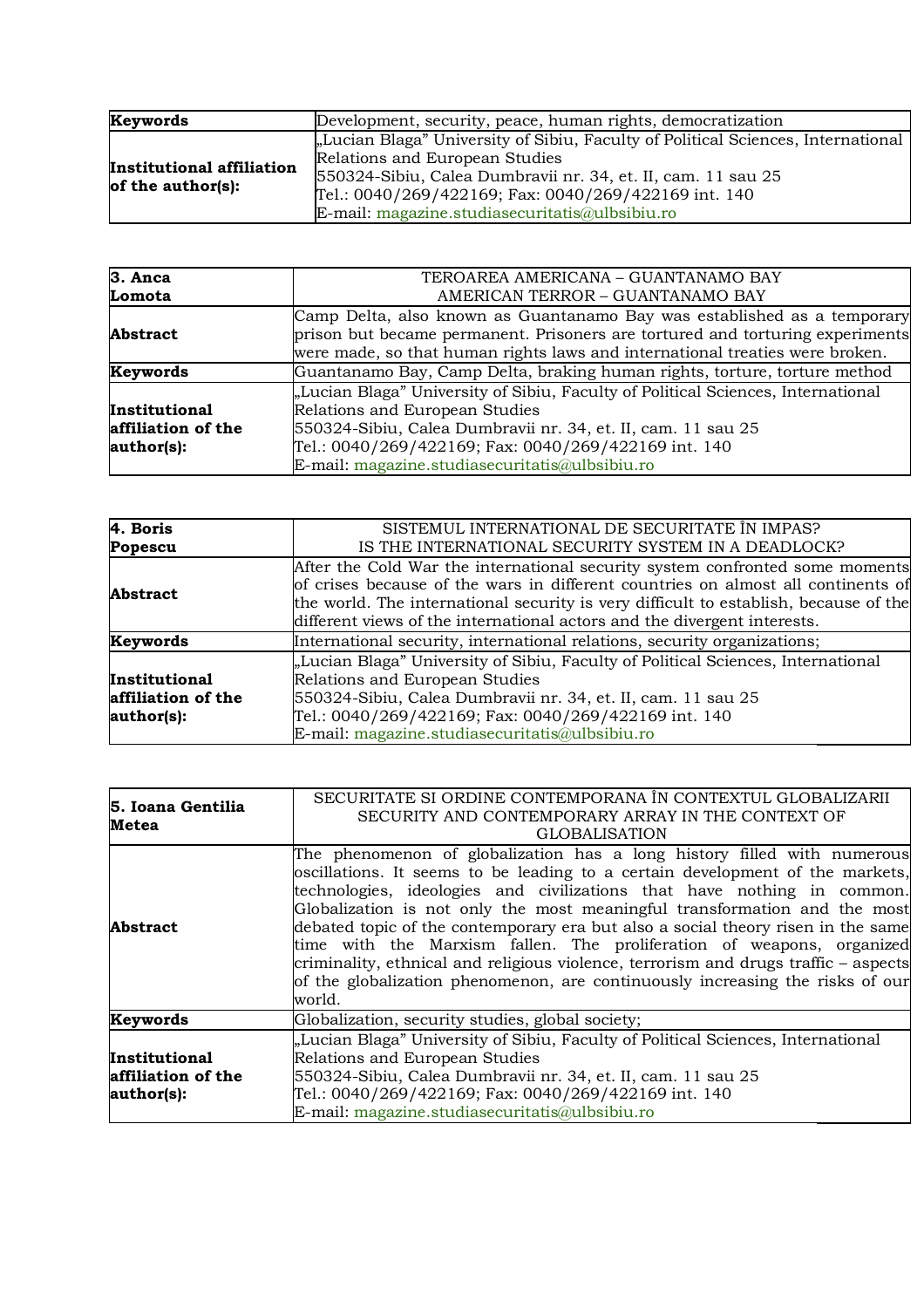|                    | RECONSIDERARI SI REASEZARI ALE TERORISMULUI DE SORGINTE                                                                                                                                                                                                                                                                                                                                                                                                                                                                                                                                                                                                                                                                                                                                                                                                                                                                                                                                                                                                                                                                                          |
|--------------------|--------------------------------------------------------------------------------------------------------------------------------------------------------------------------------------------------------------------------------------------------------------------------------------------------------------------------------------------------------------------------------------------------------------------------------------------------------------------------------------------------------------------------------------------------------------------------------------------------------------------------------------------------------------------------------------------------------------------------------------------------------------------------------------------------------------------------------------------------------------------------------------------------------------------------------------------------------------------------------------------------------------------------------------------------------------------------------------------------------------------------------------------------|
| 6. Ramona          | FUNDAMENTALIST ISLAMICA DUPA 11 SEPTEMBRIE 2001                                                                                                                                                                                                                                                                                                                                                                                                                                                                                                                                                                                                                                                                                                                                                                                                                                                                                                                                                                                                                                                                                                  |
| <b>Armasescu</b>   | REASSESSMENTS AND RESETTINGS OF ISLAMIC FUNDAMENTALIST                                                                                                                                                                                                                                                                                                                                                                                                                                                                                                                                                                                                                                                                                                                                                                                                                                                                                                                                                                                                                                                                                           |
|                    | TERRORISM POST SEPTEMBER 11TH                                                                                                                                                                                                                                                                                                                                                                                                                                                                                                                                                                                                                                                                                                                                                                                                                                                                                                                                                                                                                                                                                                                    |
| <b>Abstract</b>    | The events of September 11 denoted the Islamic fundamentalist terrorism as a<br>grave reality; they were probably one of the most resonant incidents of Islamic<br>terrorism origin. Also, the 9/11 attacks reflected the importance of the use of<br>global technology in the creation of terrorist threats. Nowadays, terrorists can<br>reach each other and promote their agenda through Internet, this kind of<br>terrorists' misuse, for their global jihad, the most advanced technology. Radical<br>Islamic terrorist organizations use the Internet not only for propaganda, but also<br>for recruiting new members and for fund-raising.<br>The ultimate goal of terrorist organizations is the eradication of Western<br>influence and control over Muslim countries. There is a widespread feeling of<br>disappointment and even anger among Muslims towards U.S. policy in the<br>Middle East. Most of them want to see the United States and its allies withdraw<br>from the Islamic countries.<br>This new form of terrorism is inextricably linked to globalization and has<br>accelerated an endless search for global security. |
| Keywords           | Terrorism, Islamic fundamentalism, September 11, globalization, global security                                                                                                                                                                                                                                                                                                                                                                                                                                                                                                                                                                                                                                                                                                                                                                                                                                                                                                                                                                                                                                                                  |
|                    | "Lucian Blaga" University of Sibiu, Faculty of Political Sciences, International                                                                                                                                                                                                                                                                                                                                                                                                                                                                                                                                                                                                                                                                                                                                                                                                                                                                                                                                                                                                                                                                 |
| Institutional      | Relations and European Studies                                                                                                                                                                                                                                                                                                                                                                                                                                                                                                                                                                                                                                                                                                                                                                                                                                                                                                                                                                                                                                                                                                                   |
| affiliation of the | 550324-Sibiu, Calea Dumbravii nr. 34, et. II, cam. 11 sau 25                                                                                                                                                                                                                                                                                                                                                                                                                                                                                                                                                                                                                                                                                                                                                                                                                                                                                                                                                                                                                                                                                     |
| author(s):         | Tel.: 0040/269/422169; Fax: 0040/269/422169 int. 140                                                                                                                                                                                                                                                                                                                                                                                                                                                                                                                                                                                                                                                                                                                                                                                                                                                                                                                                                                                                                                                                                             |
|                    | E-mail: magazine.studiasecuritatis@ulbsibiu.ro                                                                                                                                                                                                                                                                                                                                                                                                                                                                                                                                                                                                                                                                                                                                                                                                                                                                                                                                                                                                                                                                                                   |

| 7. Dragos<br>Dragoman                             | PARTICIPARE, ÎNCREDERE SI TOLERANTA SOCIALA ÎN ROMÂNIA<br>VOLUNTARY PARTICIPATION, TRUST AND SOCIAL TOLERANCE IN ROMANIA                                                                                                                                                                                                                                                                                                                                                                                                                                                                                                                                                                                                                                                                                                                                                                                                                                                                                                                                                                                                                                                                                                       |
|---------------------------------------------------|--------------------------------------------------------------------------------------------------------------------------------------------------------------------------------------------------------------------------------------------------------------------------------------------------------------------------------------------------------------------------------------------------------------------------------------------------------------------------------------------------------------------------------------------------------------------------------------------------------------------------------------------------------------------------------------------------------------------------------------------------------------------------------------------------------------------------------------------------------------------------------------------------------------------------------------------------------------------------------------------------------------------------------------------------------------------------------------------------------------------------------------------------------------------------------------------------------------------------------|
| Abstract                                          | Romania's European integration is a challenge that means much more than<br>formal membership. The article explores therefore the dominant social values<br>regarding one salient issue, which is ethnic tolerance. The way the ethnic<br>minorities, Hungarians and Gypsies, are perceived by Romanian ethnic majority<br>is questioned. A vast body literature emphasizes that there are some<br>prerequisite of social tolerance, namely social capital. According to this theory,<br>participation in voluntary associations may teach the lesson of social trust,<br>commitment, reciprocity and cooperation, beyond any constraints linked to<br>social background. The main finding of our research is that such predictors are<br>not significant in the Romanian case-study.<br>Voluntary participation does not increase tolerance against these ethnic<br>minorities. Yet there are other significant predictors of ethnic tolerance, which<br>are social trust, ethnic contact, ethnic prejudice and especially education.<br>Therefore, education emphasizing ethnic diversity and tolerance may become a<br>solution in reducing widespread ethnic prejudice in Romania against ethnic<br>Hungarians and Gypsies. |
| Keywords                                          | social capital; ethnic tolerance; minorities; Romania                                                                                                                                                                                                                                                                                                                                                                                                                                                                                                                                                                                                                                                                                                                                                                                                                                                                                                                                                                                                                                                                                                                                                                          |
| Institutional<br>affiliation of the<br>author(s): | "Lucian Blaga" University of Sibiu, Faculty of Political Sciences, International<br>Relations and European Studies<br>550324-Sibiu, Calea Dumbravii nr. 34, et. II, cam. 11 sau 25<br>Tel.: 0040/269/422169; Fax: 0040/269/422169 int. 140<br>E-mail: magazine.studiasecuritatis@ulbsibiu.ro                                                                                                                                                                                                                                                                                                                                                                                                                                                                                                                                                                                                                                                                                                                                                                                                                                                                                                                                   |

|              | IMPACTUL VALORILOR OCCIDENTALE ASUPRA SISTEMULUI SOCIO-POLITIC |
|--------------|----------------------------------------------------------------|
| 8. Alexandra | JAPONEZ.                                                       |
| Rada         | THE IMPACT OF THE WESTERN VALUES UPON THE JAPANESE SOCIAL AND  |
|              | POLITICAL SYSTEM                                               |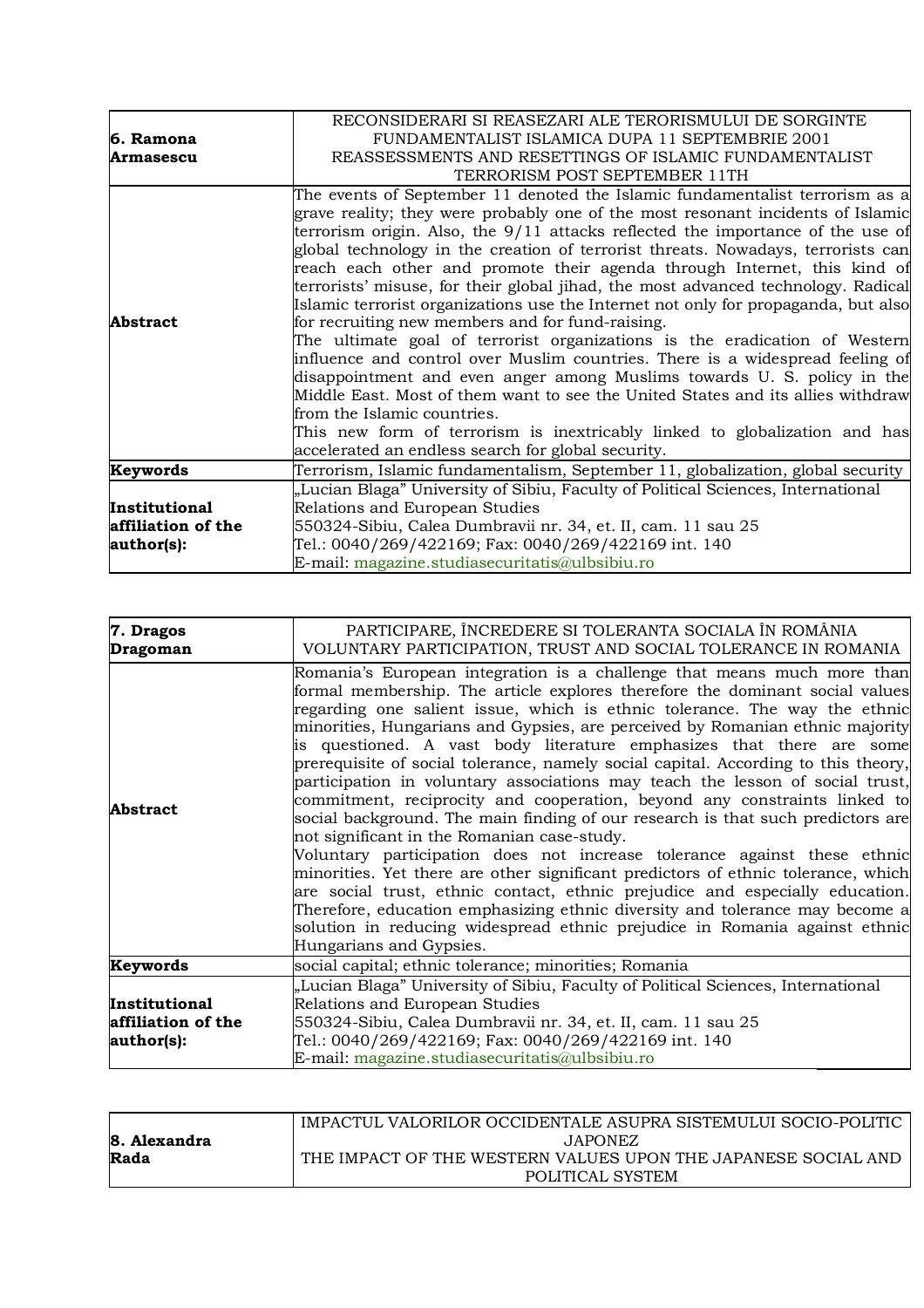| <b>Abstract</b>                                   | Complex economic and institutional factors affected Japan's postwar growth.<br>Released from the demands of military-dominated government, the economy not<br>only recovered its lost momentum but also surpassed the growth rates of earlier<br>periods.<br>By the end of the 1980s, Japan became a major international investor. Because<br>the country was undergoing a constant process of assimilation of the Western<br>values and democratic principles the Japanese society was, and still is, therefore<br>confronting itself with an identity crisis which leads to the desire of redefining<br>the concept of being a Japanese, while regaining the sense of a cultural<br>superiority within the patterns of traditional values. |
|---------------------------------------------------|----------------------------------------------------------------------------------------------------------------------------------------------------------------------------------------------------------------------------------------------------------------------------------------------------------------------------------------------------------------------------------------------------------------------------------------------------------------------------------------------------------------------------------------------------------------------------------------------------------------------------------------------------------------------------------------------------------------------------------------------|
| Keywords                                          | Japan, economic boom, cultural values, democratic principles, traditionalist                                                                                                                                                                                                                                                                                                                                                                                                                                                                                                                                                                                                                                                                 |
| Institutional<br>affiliation of the<br>author(s): | "Lucian Blaga" University of Sibiu, Faculty of Political Sciences, International<br>Relations and European Studies<br>550324-Sibiu, Calea Dumbravii nr. 34, et. II, cam. 11 sau 25<br>Tel.: 0040/269/422169; Fax: 0040/269/422169 int. 140<br>E-mail: magazine.studiasecuritatis@ulbsibiu.ro                                                                                                                                                                                                                                                                                                                                                                                                                                                 |

| 9. Alexandra Mihaela<br>Pop | ETICA POLITICA ACTUALA SI PARADIGMA ARISTOTELICA                                    |
|-----------------------------|-------------------------------------------------------------------------------------|
|                             | TODAY ETHICS IN POLITICS AND THE ARISTOTELIC PARADIGM. A                            |
|                             | COMPARATIVE APPROACH                                                                |
|                             | This paper talks about political ethics; how it is and how it should be. In my      |
|                             | paper I tried to make a comparison between political ethics in the time of          |
| <b>Abstract</b>             | Aristotle and political ethics nowadays. The first part gives you clues towards     |
|                             | the meaning of political ethics; the second part describes the principles of ethics |
|                             | in ancient Greece through the views of Aristotle and the third part emphasizes      |
|                             | the need for applying the principles of political ethics in politics nowadays.      |
| Keywords                    | Politics; virtue; Aristotle; ethics; political ethics.                              |
|                             | "Lucian Blaga" University of Sibiu, Faculty of Political Sciences, International    |
| <b>Institutional</b>        | Relations and European Studies                                                      |
| affiliation of the          | 550324-Sibiu, Calea Dumbravii nr. 34, et. II, cam. 11 sau 25                        |
| author(s):                  | Tel.: 0040/269/422169; Fax: 0040/269/422169 int. 140                                |
|                             | E-mail: magazine.studiasecuritatis@ulbsibiu.ro                                      |

| 10. Cristian       | STATUL-NATIUNE SI CAILE SPRE GLOBALIZARE                                                                                                                                                                                                                                                                                                                                                                                           |
|--------------------|------------------------------------------------------------------------------------------------------------------------------------------------------------------------------------------------------------------------------------------------------------------------------------------------------------------------------------------------------------------------------------------------------------------------------------|
| Popa               | NATIONAL STATES AND THE PATHS TO GLOBALIZATION                                                                                                                                                                                                                                                                                                                                                                                     |
| <b>Abstract</b>    | Gradually globalized area expands, claiming new territories, new states. Today,<br>more and more scientists speak about how the globalization succeeds to shape<br>the state decisions. When the state is on path to globalization, it must take a<br>decision.<br>The state can be integrated either directly or indirect, directly through<br>globalization, indirectly through regionalization. But whatever the decision, both |
|                    | paths means globalization.                                                                                                                                                                                                                                                                                                                                                                                                         |
| Keywords           | Globalization, regionalization, nations, states, international organization                                                                                                                                                                                                                                                                                                                                                        |
|                    | "Lucian Blaga" University of Sibiu, Faculty of Political Sciences, International                                                                                                                                                                                                                                                                                                                                                   |
| Institutional      | Relations and European Studies                                                                                                                                                                                                                                                                                                                                                                                                     |
| affiliation of the | 550324-Sibiu, Calea Dumbravii nr. 34, et. II, cam. 11 sau 25                                                                                                                                                                                                                                                                                                                                                                       |
| author(s):         | Tel.: 0040/269/422169; Fax: 0040/269/422169 int. 140                                                                                                                                                                                                                                                                                                                                                                               |
|                    | E-mail: magazine.studiasecuritatis@ulbsibiu.ro                                                                                                                                                                                                                                                                                                                                                                                     |

| 11. Vicentiu    | JOCUL PUTERII                                                                      |
|-----------------|------------------------------------------------------------------------------------|
| Constantin      | THE GAME OF POWER                                                                  |
| Petre           |                                                                                    |
| <b>Abstract</b> | The Power Game is about capacity, about the number and types of things one can do, |
|                 | about the influence one can have on the others, how the power is everywhere around |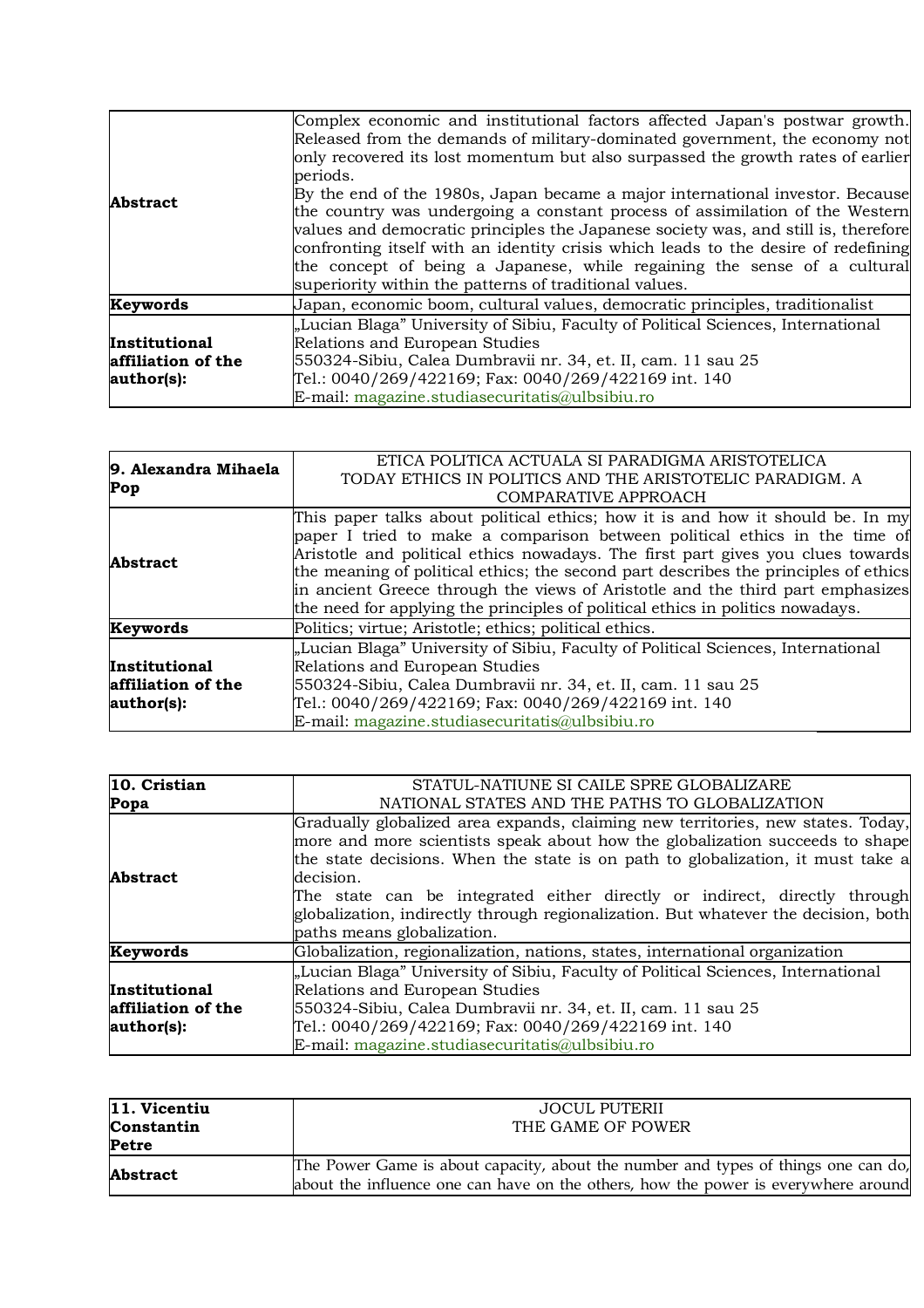|                    | people, forcing them to take decisions. That is how the power can exist even when we |
|--------------------|--------------------------------------------------------------------------------------|
|                    | talk with a friend or with the family. The Game of Power is what everyone is living, |
|                    | breathing, talking. The Game of Power is about you.                                  |
| Keywords           | Political power, influence, domination, typologies,                                  |
|                    | order                                                                                |
|                    | "Lucian Blaga" University of Sibiu, Faculty of Political Sciences, International     |
| Institutional      | Relations and European Studies                                                       |
| affiliation of the | 550324-Sibiu, Calea Dumbravii nr. 34, et. II, cam. 11 sau 25                         |
| author(s):         | Tel.: 0040/269/422169; Fax: 0040/269/422169 int. 140                                 |
|                    | E-mail: magazine.studiasecuritatis@ulbsibiu.ro                                       |

| 12. Fliofteia Cristina | PARTIDELE POLITICE - PREZENT SI VIITOR                                                     |
|------------------------|--------------------------------------------------------------------------------------------|
| <b>Rabagel</b>         | POLITICAL PARTIES - PRESENT AND FUTURE                                                     |
| <b>Abstract</b>        | The modern form of political parties exists from the middle of the XIXth century. During   |
|                        | history times this topic was discussed by many researchers. A classic definition of the    |
|                        | political parties was given by Max Weber and a modern one by Giovanni Sartori.             |
|                        | Nowadays the political parties are passing through a crisis in their relationship with the |
|                        | civil society. Peter Mair tries to sketch some ideas about the future that might still be  |
|                        | open to parties. In the UK and another countries one solution for the representation       |
|                        | problem was found in the democracy but still there are a lot of others that need a         |
|                        | solution. Will the political parties be able to find the solutions to survive?             |
| Keywords               | political parties, crisis, solution, e-democracy                                           |
|                        | "Lucian Blaga" University of Sibiu, Faculty of Political Sciences, International           |
| Institutional          | Relations and European Studies                                                             |
| affiliation of the     | 550324-Sibiu, Calea Dumbravii nr. 34, et. II, cam. 11 sau 25                               |
| author(s):             | Tel.: 0040/269/422169; Fax: 0040/269/422169 int. 140                                       |
|                        | E-mail: magazine.studiasecuritatis@ulbsibiu.ro                                             |

|                     | INFLUENTA LIDERILOR ÎN CADRUL PARTIDULUI SOCIAL DEMOCRAT.                         |
|---------------------|-----------------------------------------------------------------------------------|
|                     | RECRUTAREA ELITELOR SI PROMOVAREA MEMBRILOR ÎN STRUCTURILE DE                     |
| 13. Georgiana Iulia | CONDUCERE ALE ORGANIZATIEI                                                        |
| Pop                 | THE INFLUENCE OF THE LEADERS IN THE SOCIAL-DEMOCRATIC PARTY.                      |
|                     | THE RECRUITMENT OF THE ELITES AND THE PROMOTION OF THE                            |
|                     | MEMBERS IN THE ORGANIZATION LEADING STRUCTURES                                    |
|                     | The aim of this study is to try to show the importance of the Romanian            |
|                     | Social-Democratic Party members' influence on the decisions which are taken       |
|                     | inside the political organization, and also to analyze the importance of its      |
| <b>Abstract</b>     | members' image when talking about promoting candidates for public functions.      |
|                     | Apart from that, it concerns the methods that are used in the recruitment of the  |
|                     | elites in the party and if the communist methods of recruitment are still kept by |
|                     | the leaders.                                                                      |
| Keywords            | Recruitment; party elites; party members' influence                               |
|                     | "Lucian Blaga" University of Sibiu, Faculty of Political Sciences, International  |
| Institutional       | Relations and European Studies                                                    |
| affiliation of the  | 550324-Sibiu, Calea Dumbravii nr. 34, et. II, cam. 11 sau 25                      |
| author(s):          | Tel.: 0040/269/422169; Fax: 0040/269/422169 int. 140                              |
|                     | E-mail: magazine.studiasecuritatis@ulbsibiu.ro                                    |

| 13. Nicoleta Anne- | ACTIUNILE TERORISTE SI VIOLENTA ÎN MEDIA                                    |
|--------------------|-----------------------------------------------------------------------------|
| <b>Marie</b>       | TERRORIST ACTIONS AND VIOLENCE IN THE MEDIA                                 |
| Munteanu           |                                                                             |
| <b>Abstract</b>    | The terrorist action, like any other communication action, has implications |
|                    | beyond itself. The mass-media problem – which activity contains mainly the  |